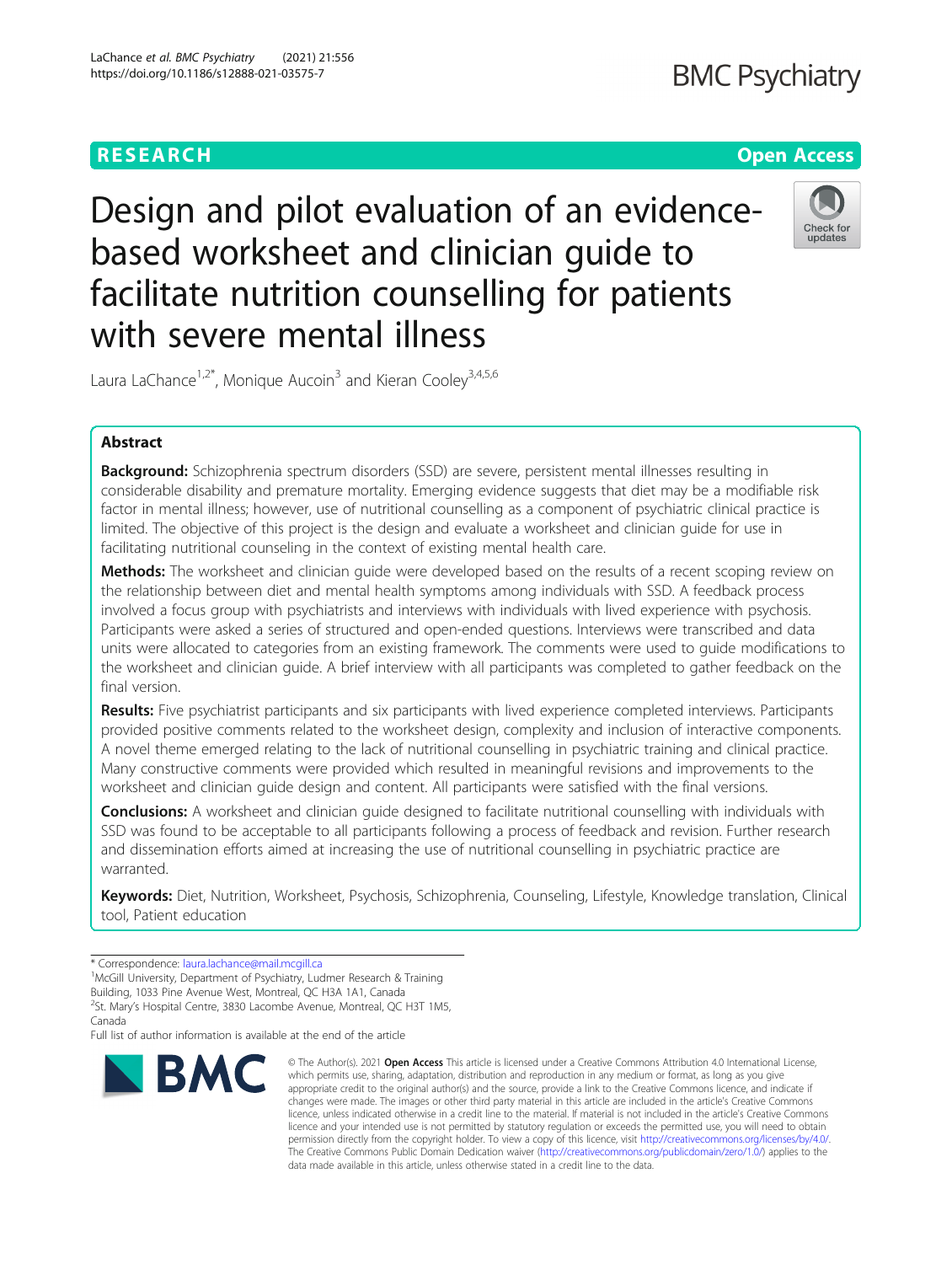### Background

Schizophrenia spectrum disorders (SSD) are a group of severe, persistent mental illnesses including schizophrenia, schizoaffective disorder and other psychotic disorders. Mental health symptoms include positive symptoms such as delusions or hallucinations, negative symptoms such as low motivation and social withdrawal and cognitive symptoms. In addition to considerable disability associated with mental health, this population suffers from elevated rates of medical comorbidities and premature mortality as compared to the general population [[1](#page-9-0)]. Antipsychotic medications (in addition to psychosocial interventions) are a mainstay of treatment though these medications contribute to metabolic dysregulation already present at the onset of SSD [\[2](#page-9-0)–[4\]](#page-9-0). Many environmental factors also contribute to the differences in rates of chronic disease including socioeconomic status, low levels of physical activity [\[5\]](#page-9-0), poor diet [[6](#page-9-0)], and elevated rates of smoking [\[7](#page-9-0)]. Including interventions to target health behaviours such as diet in the care of individuals with SSD to address excess morbidity and mortality due to physical health conditions is recommended for individuals with SSD though uptake of such interventions is low [\[8](#page-9-0)].

An emerging area of literature suggests that nutrition is an important modifiable risk factor in the development and progression of mental illness [[9\]](#page-9-0). Observational data show strong correlations between poorer diet and poorer mental health [[10](#page-9-0), [11](#page-9-0)]. More recently, experimental studies have demonstrated the potential for diet interventions to have a significant adjunctive treatment effect for mental illness [\[12](#page-9-0)]. An extensive scoping review identified all of the published literature related to the relationship between diet and psychiatric symptoms in SSD [\[13](#page-9-0)]. This review synthesized the results of 822 articles which reported on a range of diet patterns and food constituents. Observational studies reported an association between the presence of SSD and lower quality diet patterns, higher refined carbohydrate and total fat intake and lower levels or intake of omega-3 and omega-6 fatty acids, dietary fibre, vegetables and fruit and several vitamins and minerals including folate, zinc, vitamin B12 and B6, vitamin C, and selenium. Microbiome composition, food allergy and sensitivity and intake of phytonutrients such as L-theanine, sulphorphane and resveratrol are associated with onset and progression of psychotic disorders. A number of experimental studies have been conducted in which diet or nutrient interventions were provided to patients with SSD. Benefits to mental health symptoms have been documented as a result of interventions such as healthy diet patterns, vitamin and mineral supplementation (vitamin B12 and B6, folate, zinc) and amino acid supplementation (serine, lysine, glycine and tryptophan) [[13](#page-9-0)].

The use of limited amounts of nutrition counselling in medicine as a whole has been identified. In a study directly observing practice behaviour of American family doctors, nutritional counselling took place in about one quarter of patient encounters and the average amount of time spent was 55 s  $[14]$  $[14]$ . Nutrition guidelines  $[15]$  $[15]$  and tools [[16](#page-9-0)] exist to assist patients in the management of medication-induced weight gain and physical illness. However, there is very limited evidence of use of nutritional strategies in the management of mental health symptoms. While the dietary strategies indicated for the management of physical comorbidities [\[17\]](#page-9-0) and the management of psychiatric symptoms have significant overlap, nutritional strategies that are not indicated in the management of cardiometabolic illness were identified as being potentially useful for the management of psychiatric symptoms in the recent review [\[13](#page-9-0)]. The focus of the present tool is primarily the addition of nutritious foods rather than the restriction of calories or individual foods. In order achieve this goal, the tool should not contradict generally accepted recommendations for weight management, it should also suitable for patients who have a low or normal body mass index. Additionally, the tool should provide psychoeducation about the importance of quality nutrition as a determinant of mental health. There have been calls for increased use of nutrition in the treatment of psychiatric disorders [[18,](#page-9-0) [19\]](#page-9-0); however, it is recognized that medical doctors [[20\]](#page-9-0), including psychiatrists, and other mental health professionals receive limited training in nutrition [[21](#page-9-0)] and that additional training and resources are needed.

Printed educational materials are an established knowledge translation strategy to narrow the research to practice gap [\[22\]](#page-9-0). This low-cost strategy is useful for increasing clinician knowledge, motivation and behaviour according to a Cochrane review assessing the effectiveness of these types of clinical tools. In the current project, the clinician behaviour of interest is engaging psychiatric patients in a conversation about the role of food in mental health in addition their usual care provided.

The objective of this knowledge translation project was to synthesize the results of a previously published scoping review on the relationship between diet and mental health symptoms in SSD into an evidence-based worksheet and accompanying clinician guide. In order to ensure the worksheet and clinician guide were acceptable and appropriate for our target audience of mental health professionals and individuals with severe mental illness, we aimed to complete an evaluation and revision process involving clinicians and individuals with lived experience.

### Methods

### Worksheet and clinician guide design

The first draft of the worksheet was developed by the research team and included diet recommendations that were most supported by the evidence identified in the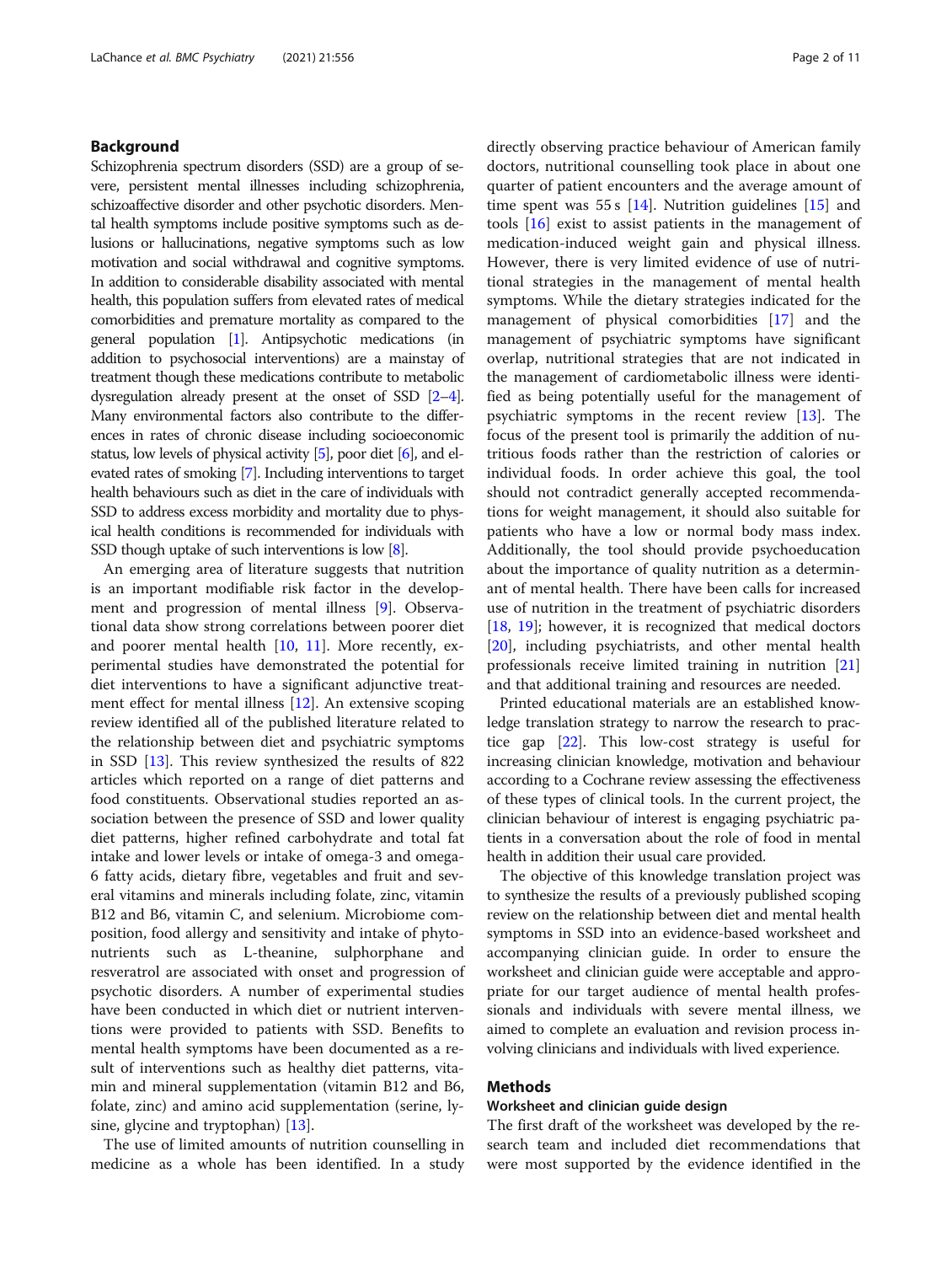scoping review [[13\]](#page-9-0) and consistent with Canada's Food Guide [[23](#page-9-0)]. The worksheet development was guided by the Social Cognitive Theory which highlights the important roles of goal setting and behaviour contracting, reinforcement, self-control, social norms, attitudes, and self-efficacy [\[24\]](#page-9-0). The worksheet provides basic education about important nutrition principles and very simple recommendations to increase knowledge about healthy eating and clear actionable tips for individuals to incorporate. It aims to maintain a positive tone. Motivational interviewing questions were included to increase motivation, self-reflection, and goal setting. Delivery of the intervention by the patient's mental health care provider is by design, in an attempt to address the widely held misbelief that nutrition intervention is of limited importance to mental health care and begin to change norms. Given the high rates of poverty and food insecurity in individuals with SSD and other severe mental illnesses [[25](#page-9-0)], it is commonly suggested that eating a nutritious diet is prohibitively expensive for this population. This barrier to healthy eating is directly addressed in the worksheet in a section related to eating well on a budget. Here, the worksheet offers practical tips to increase perceived control and self-efficacy. In accordance with recognized best practices, the worksheet attempted to keep a friendly and encouraging tone, maintain a clear and easy to read format, and use bullets, tables, short paragraphs, non-technical language, and a 5th grade reading level [\[26](#page-9-0), [27](#page-9-0)]. Efforts were made to include foods from a range of cultural backgrounds. Lastly, previous research on implementing diet changes in a psychosis population was considered [[28](#page-9-0), [29\]](#page-9-0). In addition to financial costs, other barriers to uptake of nutritional interventions in this population include cognitive and knowledge deficits, social isolation, decreased motivation and the effects of antipsychotic medications on appetite and metabolic regulation. Previous studies have identified practical strategies for overcoming these obstacles and have demonstrated success in doing so [\[30\]](#page-9-0) and these were considered in the worksheet design.

The initial draft of the clinician guide included background information as well as the worksheet goals and target population. It included a suggested agenda for reviewing the worksheet in a clinical encounter and scientific rationale for the nutrition recommendations provided in the worksheet.

### Pilot testing

In order to ensure that this worksheet and clinician guide met the needs of our target population, we undertook a process to evaluate the worksheet using established, preidentified criteria: interest, informativeness, ease of understanding, visual appeal, trustworthiness, usefulness and degree of encouragement [\[27](#page-9-0)]. The pilot testing took place in

the form of a 75-min virtual focus group (licensed version of Zoom) involving psychiatrists  $(n = 5)$  and a series of 15 to 30-min individual phone interviews with individuals with lived experience of psychosis ( $n = 6$ ). The sessions took place during September and October of 2020. Participants were recruited through announcements at staff meetings, posters displayed in clinical areas and flyers distributed to clinicians in the mental health department at St. Mary's Hospital Centre in Montreal, Canada. Some patient participants selfreferred to the study. In other cases, the patient's psychiatrist brought the study to the patient's attention and requested consent for the patient to be contacted by the study team. Determination of sample size was guided by a recent publication relating to qualitative research power [[31\]](#page-9-0). Factors considered in its determination included a narrowly focused question of assessing the tool, the abundance of existing theory on dietary guidelines and behaviour change and the needs of patients with psychotic disorders. We anticipated that clinicians would be able to clearly communicate their opinions on the topic and that although people with lived experience may be able to communicate less clearly, this would be off-set by the use of focused questions. Considering these factors, we aimed to recruit six to eight individuals with lived experience and four to six clinicians.

The psychiatrists were required to meet the following inclusion criteria: 1) Currently in active medical practice in Quebec 2) Treat patients suffering from psychotic disorders on a regular basis (at least monthly) 3) Able to provide informed consent 4) No formal nutrition training. The participants with lived experience were required to meet the following criteria: 1) Self-report of current or previous psychotic disorder OR friend/family member of an individual with a past or current psychotic illness 2) Clinically stable, measured by no change in psychiatric medication in the previous four weeks 3) Able to read in English and provide informed consent. While no limitations were placed on the duration of psychotic illness, we attempted to recruit individuals with varying duration of illness in order to reflect the population of patients who will be candidates for incorporating the worksheet as part of their clinical care.

All participants provided informed consent prior to data collection. The sessions included a structured component in which participants rated the worksheet on whether they perceived it to be interesting, informative, trustworthy, easy to understand, useful, attractive and encouraging using a three-point scale ('extremely' 'somewhat' and 'not at all') [[27](#page-9-0)]. The interviews also included a series of open-ended questions that were used to generate discussion and gather qualitative feedback [\[16\]](#page-9-0). These questions included:

1. What are some of your thoughts about using this worksheet to learn about and discuss healthier diet choices?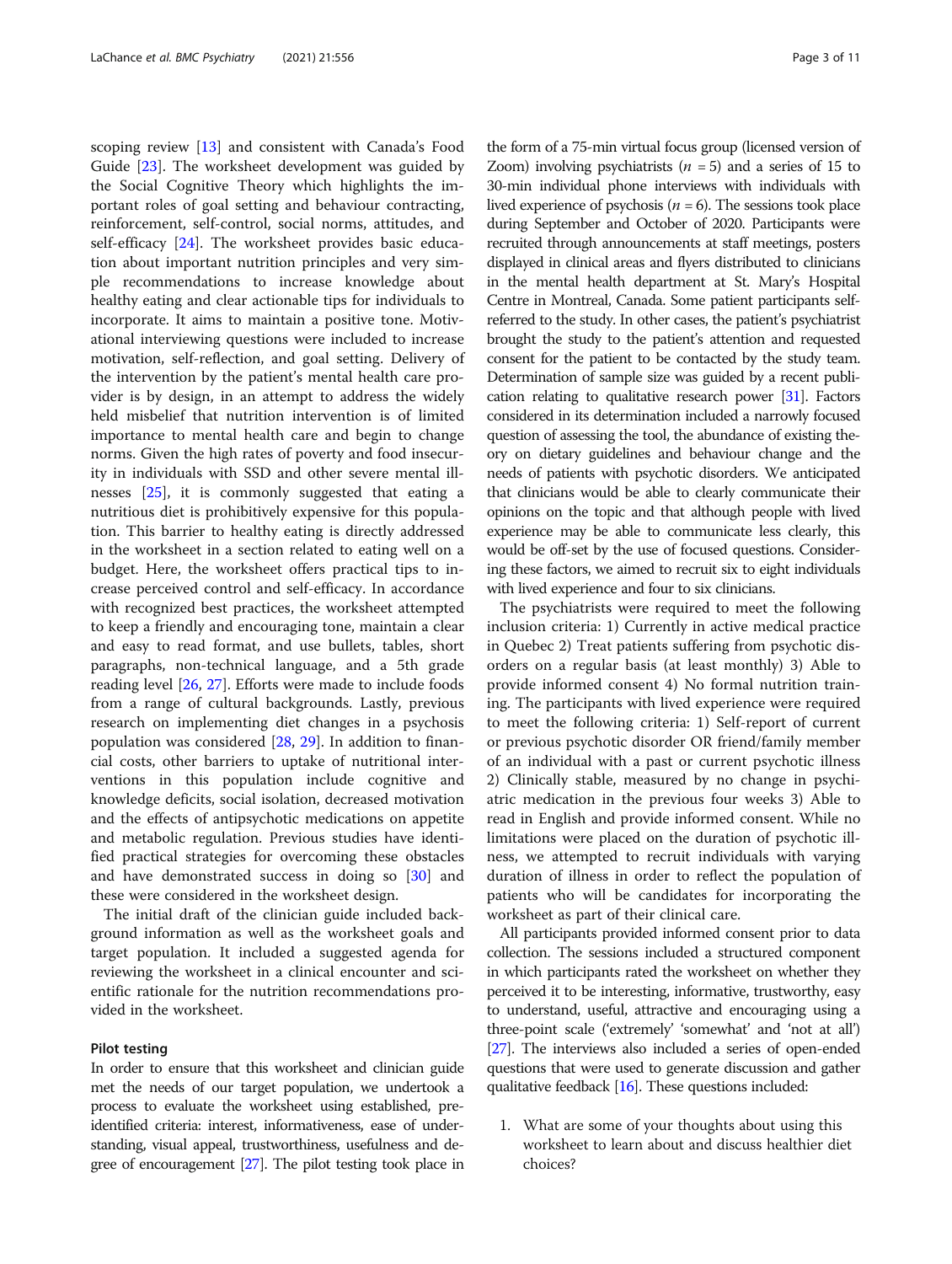- 2. What part of the worksheet do you find most helpful?
- 3. What challenges or obstacles do you see that might prevent you from using the worksheet?
- 4. Do you have recommendations that would help make the worksheet more useful?
- 5. Are there other things you would like to say before we close the session?

Key areas of discussion were incorporated into subsequent interviews in manner consistent with iterative qualitative inquiry. All participants completed a nutritional literacy assessment, the Newest Vital Sign (NVS) [[32\]](#page-9-0). The maximum score of the NVS is 5 and a score of 4 or 5 suggests adequate literacy. A score of 2 or 3 suggests limited literacy. The individuals with lived experience completed a demographics questionnaire, anonymously.

### Data analysis and revision

All interviews were audio recorded with participant permission and transcribed verbatim. Data analysis consisted of four steps: 1) identification of units of analysis in the interview transcripts, 2) allocation of the data units to categories, 3) counting and interpretation, 4) revision to the worksheet. The a priori categories used were: 1) Content/Information 2) Complexity 3) Structure/Orientation 4) Layout/Design and 5) Patient Centeredness. Comments that did not fit within one of the predefined categories were documented separately. This framework was adapted from previously completed research using qualitative feedback to improve a patient education worksheet [[33\]](#page-9-0). Review of the comments that did not fit in the predefined categories resulted in the creation of an additional category that was added to the existing framework. The sixth category was called "Nutrition as a blind spot". Comments relating to the worksheet and the clinician guide were analyzed separately. Identification of data units was completed by two members of the research team (LL and MA) independently. Subsequently, two researchers (LL and MA) separately categorized each statement to facilitate reliability and rigor and consensus was used to resolve any disagreements. Interpretation and revisions to the worksheet draft took place through a discussion.

### Pilot testing, second round

The revised version of the worksheet was mailed to all participants and a brief 10-min phone interview was completed to allow participants to provide feedback on the revised version. Two attempts were made to contact each participant.

### Ethics

The Research Ethics Boards of St. Mary's Hospital Centre (CIUSSS de l'ouest de l'ile de Montreal) and the Canadian College of Naturopathic Medicine provided oversight to this project.

### Results

The first draft of the worksheet and clinician guide were developed by the team of investigators (Supplementary file [1\)](#page-8-0) and sent to all participants. Individual interviews were completed with six participants with lived experience. All participants with lived experience were under the care of a psychiatrist at St. Mary's Hospital Centre. Specific diagnoses were not confirmed by the study team. No family members of individuals with lived experience with psychosis were recruited. The sample included male and female participants who were diverse in their age and illness duration (Table 1). The focus group was attended by five clinicians, all practicing psychiatrists employed by St. Mary's Hospital Centre in Montreal, Quebec, Canada. Participants' scores on the Newest Vital Sign nutrition literacy assessment tool are displayed in Fig. [1](#page-4-0). All of the clinicians scored in the "adequate literacy" range while half of the participants with lived experience scored in the "limited literacy" range.

Participant responses to the structured questions about the worksheet are displayed in Table [2.](#page-4-0) The

| <b>Table 1</b> Demographic and clinical information for Individuals |  |
|---------------------------------------------------------------------|--|
| with Lived Experience $(n = 6)$                                     |  |

| Characteristic     | Number of participants |  |  |
|--------------------|------------------------|--|--|
| Demographic        |                        |  |  |
| Gender             |                        |  |  |
| Male               | 3                      |  |  |
| Female             | 3                      |  |  |
| Age                |                        |  |  |
| < 20               | 1                      |  |  |
| $21 - 30$          | 1                      |  |  |
| $31 - 40$          | 1                      |  |  |
| $41 - 50$          | 1                      |  |  |
| $51 - 60$          | 1                      |  |  |
| >60                | 1                      |  |  |
| Financial Support  |                        |  |  |
| Employed           | 1                      |  |  |
| Government support | 3                      |  |  |
| Family support     | $\overline{2}$         |  |  |
| Clinical           |                        |  |  |
| Illness Duration   |                        |  |  |
| $<$ 5 years        | 2                      |  |  |
| $> 5$ years        | 4                      |  |  |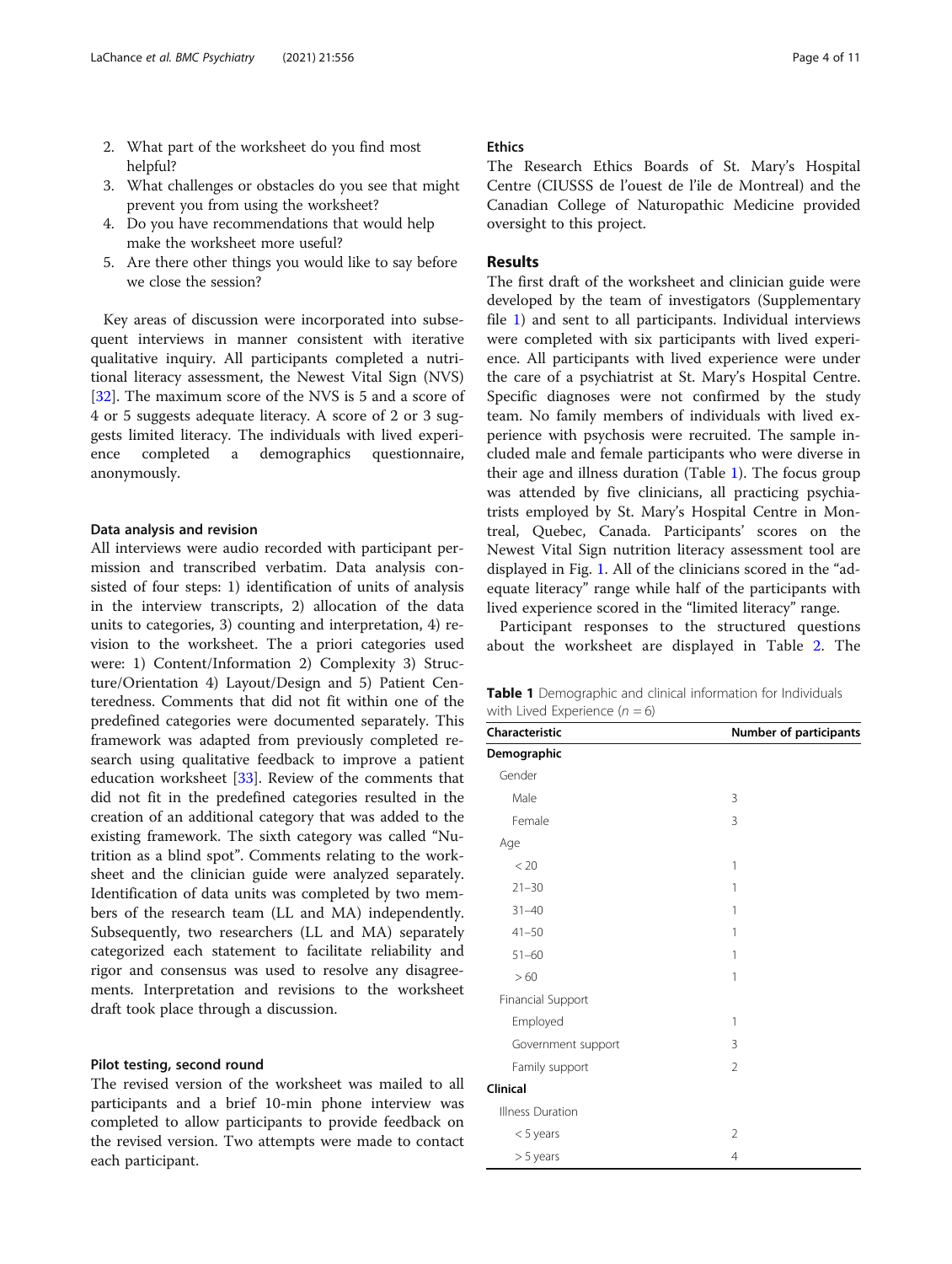<span id="page-4-0"></span>

responses were primarily positive. Participants with lived experience consistently rated the worksheet as useful, informative, and easy to understand but only somewhat attractive. The clinician participants rated the worksheet as highly interesting and informative but only somewhat useful, attractive, trustworthy, and easy to understand. Table 2 also displays the responses provided by the clinicians about the clinician guide. The clinicians rated the guide as extremely interesting, informative, and easy to understand but somewhat attractive.

Data units were allocated to one of six categories. Based on the constructive data points, actions to revise the worksheet and clinician guide were established. See Table [3](#page-5-0) for a summary of themes and relevant revisions that were undertaken to modify the first draft of the worksheet and clinician guide.

A noteworthy theme that emerged from the discussion with both groups of participants was the lack of nutrition training in medical education and psychiatric

residency and the general absence of nutritional counselling in this field of medicine. This category was named "Nutrition as a blind spot" and included 15 data units. One participant with lived experience stated "I think that it [nutrition] has definitely a place in psychosis and in schizophrenia, definitely an unspoken area. It doesn't get talked about at all. Especially in institutionalized settings. You are overloaded with sugars, like not healthy grain, not complex grain, you get white bread, sandwiches, shitty juice", while another reported "My only doctor is my psychiatrist, so basically I'm on my own to decide what to eat. I could envision this worksheet to facilitate a conversation with my psychiatrist." One psychiatrist reported "I admit that I only sometimes asked them …. What they …. not even what they eat, but IF they eat", while another stated "If you're getting clinicians to think about this, it is sort of raising our vigilance in the patient encounter, which is not just looking at our usual, traditional medical focus, but really looking at their lifestyle. We do talk about medications and weight gain, and

Table 2 Responses to structured questions about the worksheet and clinician quide from individuals with lived experience and clinicians

|                                      | Worksheet, Individuals with lived experience |          |            | <b>Worksheet, Clinicians</b> |   |  | <b>Clinician Guide</b> |                                                             |         |
|--------------------------------------|----------------------------------------------|----------|------------|------------------------------|---|--|------------------------|-------------------------------------------------------------|---------|
| <b>Structured Question Extremely</b> |                                              | Somewhat | Not at all |                              |   |  |                        | Extremely Somewhat Not at all Extremely Somewhat Not at all |         |
| Interesting                          | 4                                            |          |            |                              |   |  |                        |                                                             |         |
| Informative                          | 6                                            |          |            | 4                            |   |  | 4                      |                                                             | U       |
| Trustworthy                          |                                              |          |            |                              |   |  |                        |                                                             | $^{()}$ |
| Easy to Understand                   | 6                                            |          |            |                              | 4 |  |                        |                                                             | $^{()}$ |
| Useful                               | 6                                            |          |            |                              | 4 |  |                        |                                                             |         |
| Attractive                           |                                              |          |            |                              |   |  |                        |                                                             | 0       |
| Encouraging                          |                                              |          |            |                              |   |  |                        |                                                             |         |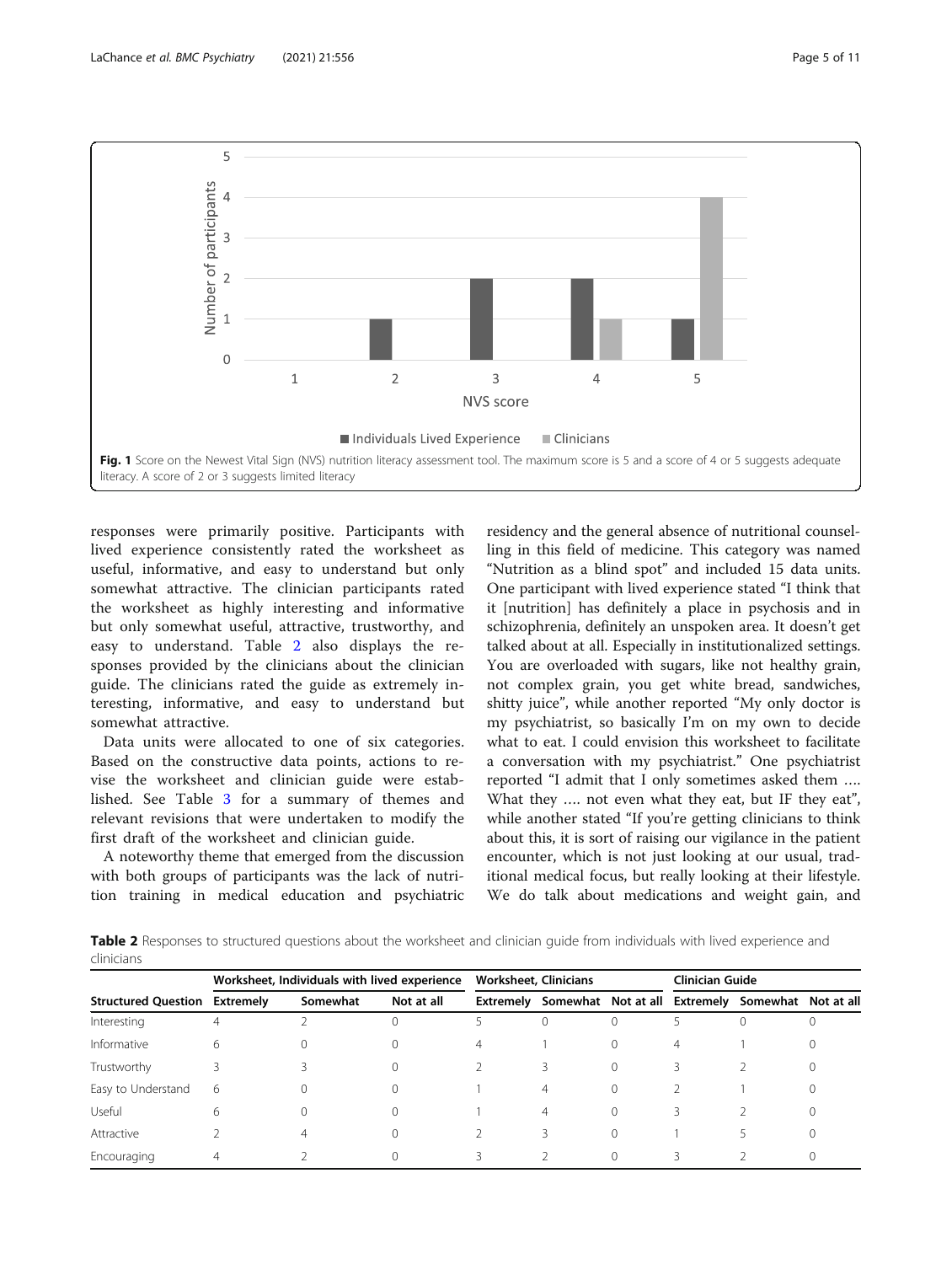|                         | Number of<br>data points<br>(n positive, n<br>constructive) | Positive themes (frequency)                                                                                                                                                                                                                                  | <b>Constructive themes</b><br>(frequency)                                                                                                                                                                                                                                                                                                                                | Revisions based on data                                                                                                                                                                                                                                                                                                                                                                                                                                                            |
|-------------------------|-------------------------------------------------------------|--------------------------------------------------------------------------------------------------------------------------------------------------------------------------------------------------------------------------------------------------------------|--------------------------------------------------------------------------------------------------------------------------------------------------------------------------------------------------------------------------------------------------------------------------------------------------------------------------------------------------------------------------|------------------------------------------------------------------------------------------------------------------------------------------------------------------------------------------------------------------------------------------------------------------------------------------------------------------------------------------------------------------------------------------------------------------------------------------------------------------------------------|
| Worksheet               |                                                             |                                                                                                                                                                                                                                                              |                                                                                                                                                                                                                                                                                                                                                                          |                                                                                                                                                                                                                                                                                                                                                                                                                                                                                    |
| Content/<br>Information | 28 (14 positive,<br>14<br>constructive)                     | -appreciated the worksheet (3), the first<br>page of recommendations (6), table on<br>cost (1), healthy dessert ideas (1),<br>complex carb recommendations (1),<br>sample plate (1)<br>-appreciated inclusion of motivational<br>interviewing components (1) | -more sample meals (3)<br>-more transparency on the<br>cost of food (1)<br>-link to other resources about<br>minimizing cost (1)<br>-increase relative content of<br>motivational enhancement<br>material (1)<br>-remove scoping review<br>reference (1)<br>-more guidance on portion<br>sizes (5)<br>-include plant-based options<br>(1)<br>-consider adding a shopping | -second day of meal examples added<br>-scoping review reference removed<br>-additional resources related to cost<br>and portion size added to clinician<br>quide<br>-suggestions such as the addition of<br>portion size information to the<br>worksheet were not acted on as the<br>authors felt they would increase the<br>complexity and length of the<br>worksheet substantially                                                                                               |
|                         |                                                             |                                                                                                                                                                                                                                                              | list(1)                                                                                                                                                                                                                                                                                                                                                                  |                                                                                                                                                                                                                                                                                                                                                                                                                                                                                    |
| Complexity              | 9 (4 positive, 5<br>constructive)                           | -complexity was appropriate (4)                                                                                                                                                                                                                              | -recommendations must be<br>specific and easy to implement<br>(2)<br>-6th grade reading level (1)<br>-fewer words to read (1)<br>-more pictures to assist<br>individuals with language<br>barriers or cognitive deficits (1)                                                                                                                                             | - removed vague or theoretical<br>recommendations, improved<br>congruence with 5th grade reading<br>levels and minimize text                                                                                                                                                                                                                                                                                                                                                       |
| Structure               | $6(2)$ positive, 4<br>/constructive)                        | -interactive nature of the worksheet was<br>appreciated (2)                                                                                                                                                                                                  | -move motivational<br>enhancement material earlier<br>in the worksheet (3)<br>-consider flier format (1)                                                                                                                                                                                                                                                                 | -Question about personal importance<br>of healthy eating moved to the top<br>of first page                                                                                                                                                                                                                                                                                                                                                                                         |
| Design                  | 16 (3 positive,<br>13<br>constructive)                      | - overall design (1) and plate image (2)<br>was appreciated                                                                                                                                                                                                  | -improve plate recognizability<br>(2)<br>-consider adding colour (3)<br>-more distinction between<br>educational material and<br>action items (1)<br>-more pictures of example<br>foods $(2)$<br>-include pictures of foods to<br>avoid (5)                                                                                                                              | -cutlery added to plate image to<br>increase recognizability<br>-boxes placed around the activities<br>for participants to complete in order<br>to increase recognition<br>-colour was not added as printing a<br>colour version in black and white<br>would result in lower quality images<br>-foods to avoid were not added as<br>the worksheet attempted to maintain<br>s focus on positive messaging                                                                           |
| Patient                 | 10 (1 positive,<br>Centeredness 9 constructive)             | -recommendations are accessible and<br>feasible (1)                                                                                                                                                                                                          | -importance of cultural<br>sensitivity (5)<br>-importance of financial<br>considerations (2)<br>-accessibility in different<br>languages (2)                                                                                                                                                                                                                             | -included food recommendations<br>from a larger number of cultures as<br>well as low-cost options<br>-future plan to translate into French<br>and other languages                                                                                                                                                                                                                                                                                                                  |
| Clinician Guide         |                                                             |                                                                                                                                                                                                                                                              |                                                                                                                                                                                                                                                                                                                                                                          |                                                                                                                                                                                                                                                                                                                                                                                                                                                                                    |
| Content/<br>Information | 14 (2 positive,<br>12<br>constructive)                      | -appreciated having the guidance<br>document                                                                                                                                                                                                                 | -increase clarity about the level<br>of evidence supporting the<br>statements in the clinician<br>quide (6)<br>-remove material that is<br>redundant with the worksheet<br>(1)<br>-clarify mechanism of action<br>information in chart (1)<br>-remove reference to patient<br>contract to reduce ambiguity<br>(1)<br>-increase the number of<br>sample MI questions (1)  | -The "rationale" column was split into<br>two columns: "supporting evidence"<br>and "mechanism of action"<br>-Levels of evidence were added<br>-The level of detail for the<br>mechanisms of action were reviewed<br>to ensure that it was appropriate<br>-recommendations that were also<br>found in the worksheet were<br>removed from the clinician quide<br>-reference to contracting was<br>removed<br>-additional references were not<br>added in order to avoid lengthening |

### <span id="page-5-0"></span>Table 3 Number of data units allocated to each category, summary of themes and revisions completed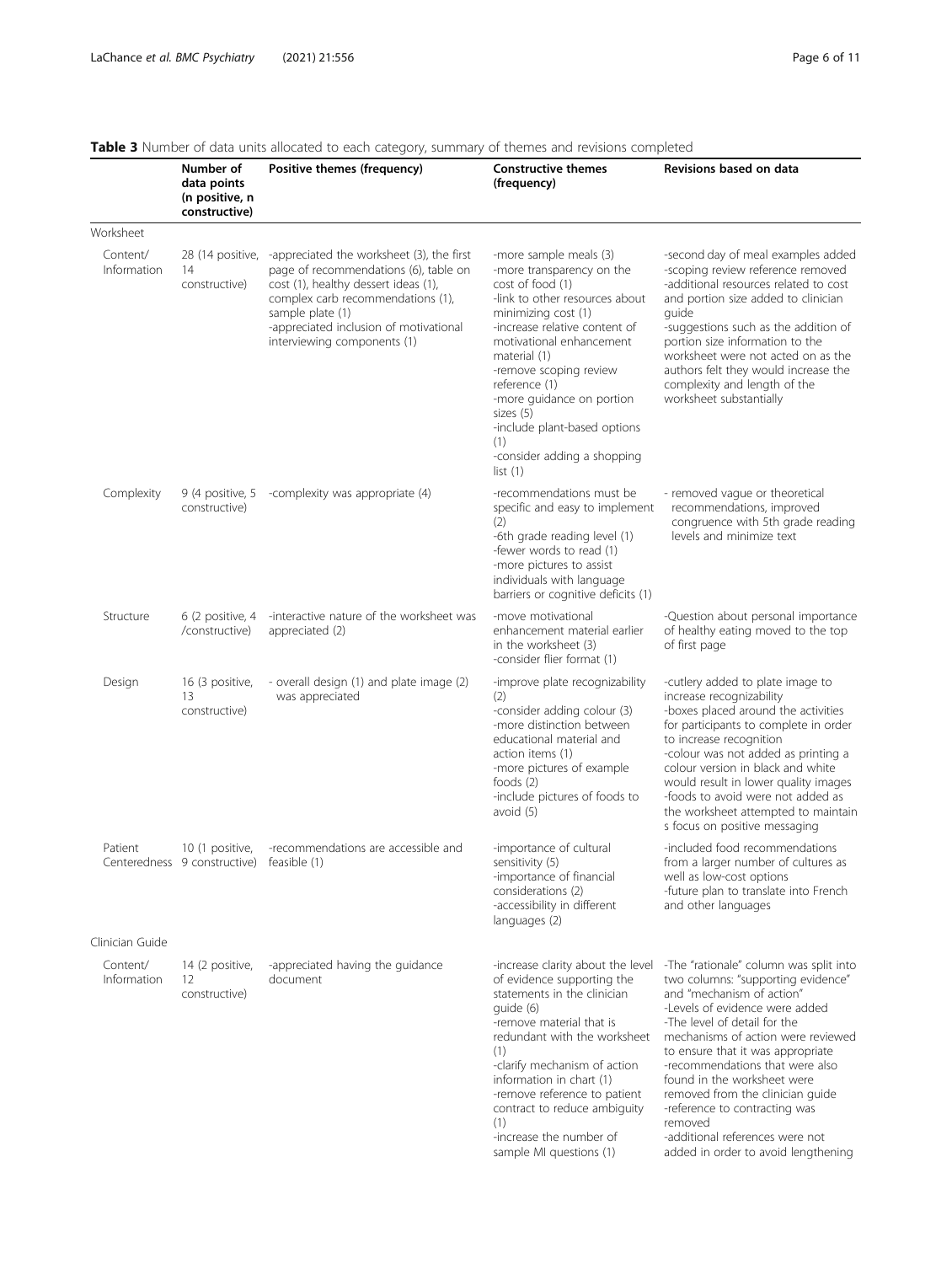|                         | Number of<br>data points<br>(n positive, n<br>constructive) | Positive themes (frequency)                                                                                                     | <b>Constructive themes</b><br>(frequency)                                                                                                                                                                                                                                                                                                                                                                                                                                                                                                  | Revisions based on data                                                                                                                                                                                                                                                                                                                                                                                                                                                                                                                                                                                                                                                                         |
|-------------------------|-------------------------------------------------------------|---------------------------------------------------------------------------------------------------------------------------------|--------------------------------------------------------------------------------------------------------------------------------------------------------------------------------------------------------------------------------------------------------------------------------------------------------------------------------------------------------------------------------------------------------------------------------------------------------------------------------------------------------------------------------------------|-------------------------------------------------------------------------------------------------------------------------------------------------------------------------------------------------------------------------------------------------------------------------------------------------------------------------------------------------------------------------------------------------------------------------------------------------------------------------------------------------------------------------------------------------------------------------------------------------------------------------------------------------------------------------------------------------|
|                         |                                                             |                                                                                                                                 | -consider adding more<br>references to support the<br>recommendations (3)                                                                                                                                                                                                                                                                                                                                                                                                                                                                  | the quide; clinicians are directed to<br>the scoping review to access more<br>information about the research used<br>to create the recommendations                                                                                                                                                                                                                                                                                                                                                                                                                                                                                                                                              |
| Complexity              | $\mathbf 0$                                                 |                                                                                                                                 |                                                                                                                                                                                                                                                                                                                                                                                                                                                                                                                                            |                                                                                                                                                                                                                                                                                                                                                                                                                                                                                                                                                                                                                                                                                                 |
| Structure               | (constructive)                                              |                                                                                                                                 | -consider lengthening guide<br>beyond 1 page (double sided)<br>to allow for additional detail to<br>be included                                                                                                                                                                                                                                                                                                                                                                                                                            | -quide lengthened to 3 pages to<br>allow for additional detail to be<br>included and to increase visual<br>appeal                                                                                                                                                                                                                                                                                                                                                                                                                                                                                                                                                                               |
| Design                  | $\mathbf 0$                                                 |                                                                                                                                 |                                                                                                                                                                                                                                                                                                                                                                                                                                                                                                                                            |                                                                                                                                                                                                                                                                                                                                                                                                                                                                                                                                                                                                                                                                                                 |
| Patient<br>Centeredness | 21 (2 positive,<br>19<br>constructive)                      | -participants appreciated cultural<br>sensitivity (1) and efforts to include an<br>interdisciplinary team in the patient's care | -lack of quidance on next<br>steps if a patient declines to<br>discuss their diet (1)<br>-lack of clear statement related<br>to the gradual nature of diet<br>behaviour change and<br>expectations for the initial<br>session (5)<br>-suggestion to include<br>assessment of patient diet and<br>tailored recommendations (3)<br>-many patients have limited<br>food budgets (5)<br>-making dietary changes is<br>difficult (4)<br>-untreated psychosis may<br>interfere with patients' ability<br>to engage in dietary<br>counselling (1) | -recommendation for how to<br>approach patient refusal was added<br>-statement added about the gradual<br>nature of diet change<br>-while comprehensive diet<br>assessment was deemed beyond the<br>scope of the worksheet, optional<br>instructions were added to the quide<br>for interested clinicians<br>-revisions were made to the clinician<br>guide to emphasize the healthy foods<br>that could be purchased for \$10 and<br>recommendations were made for<br>approaching food insecurity if<br>identified<br>-more specific quidance about<br>motivational enhancement was<br>added<br>-included instruction to use the<br>worksheet during periods of relative<br>clinical stability |

| Table 3 Number of data units allocated to each category, summary of themes and revisions completed (Continued) |  |
|----------------------------------------------------------------------------------------------------------------|--|

metabolic syndrome. And we're good at testing it. I think we're getting better at exercise [ …] but nutrition, I'd say, is really a blind spot." While the data within this category were not used to modify the worksheet, this finding reinforces the need for the present research efforts to facilitate initial dietary counselling as part of mental health care for individuals with severe mental illness.

The worksheet and clinician guide were modified based on participant feedback to create the revised versions (Supplementary file [2](#page-8-0) and [3\)](#page-8-0). The French versions of the tool and clinician guide are available as Related files 1 and 2. Brief phone calls with the participants with lived experience (4/6), and clinicians (5/5) indicated that they were satisfied with the changes made and felt that the final product adequately met their needs. No additional concerns or points of criticism were raised.

### **Discussion**

The present publication describes the development and evaluation of a nutrition education worksheet and clinician guide which disseminate the findings of a scoping

review on the relationship between diet and mental health symptoms in psychotic disorders. Pilot testing through interviews with clinician participants (psychiatrists) and participants with lived experience resulted in favourable ratings in many domains and many positive comments about the initial draft. Participants also raised several concerns and provided constructive suggestions for improvement which were incorporated into the final version. The final version of the worksheet and clinician guide were found to be acceptable to all study participants.

With respect to the target population for this worksheet, it is noted that the scoping review that informed the development of the worksheet and clinician guide was based on studies of participants with psychotic disorders. As such, the dietary recommendations provided in the worksheet are specific to this population. Given the significant overlap in clinical presentation, pathophysiology and management of severe mental illnesses, and the worksheet's consistency with broadly accepted nutrition principles, delivery of this intervention to a wider population of individuals with severe mental illness may be considered.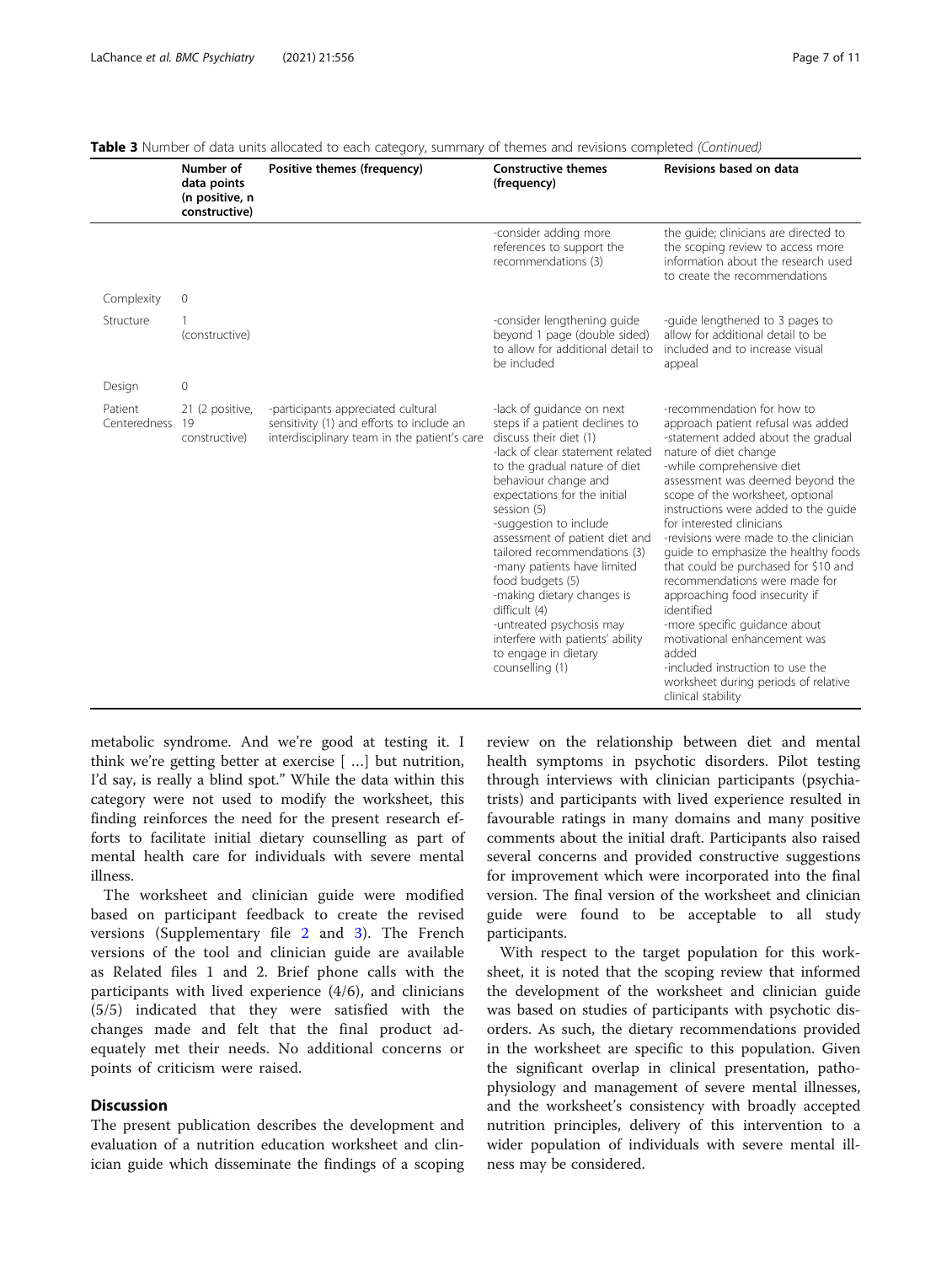This project has a number of strengths. The worksheet and clinician guide are a novel approach to integrating nutrition counseling within mental health treatment as usual. The methods included an assessment of nutritional literacy and the qualitative analysis was guided by an existing framework developed for evaluation of a patient education tool. The study included participants with lived experience, who were diverse with respect to age and illness duration, as well as clinician participants from our target population for tool delivery. Participants with lived experienced reported that the level of complexity and understandability of the worksheet was at an appropriate level despite half of participants with lived experience demonstrating limited nutrition literacy.

Limitations of the project include a convenience sample of participants from a single hospital setting. St. Mary's Hospital Centre is a general hospital within the McGill University network. The psychiatry department offers second line mental health services to a general adult psychiatry population that is ethnically diverse. Clinicians in other practice settings may have reported different feedback about the worksheet and clinician guide; however, the population of psychiatrist participants is thought to be representative of general adult psychiatrists practicing in a busy urban hospital setting. We elected to focus our clinician sample on psychiatrists because we considered this group the primary target for this knowledge translation intervention. While providers such as dieticians and social workers are generally more likely to assess lifestyle factors, assessment, and modification of diet by psychiatrists is very limited based on the authors' personal experience working and teaching in two Canadian major academic centres, and through experience presenting about nutrition and mental health at national and international psychiatry conferences. Survey data assessing the use of nutrition counselling in North American psychiatry practice is not available. It is noted that the unsatisfactory use of nutrition counselling in psychiatry was a theme presented by numerous participants in the present study, both clinicians and individuals with lived experience, adding evidence to the current lack of use and need for targeted knowledge translation efforts.

Additionally, the sample size may be considered a limitation of the present project. We did not recruit any family members of patients with lived experience. This may have been influenced by restrictions on family members or caregivers entering the hospital during the COVID-19 pandemic in that there was a lack of opportunity for family members to encounter the study flyers in the waiting room or discuss the study with their family member's psychiatrist. While the participants with lived experience who participated in the interviews were diverse in many respects (age, gender, income, duration of illness), we did not query participants about their ethno-racial background. It is unclear if the participants were fully representative of the wider community of individuals with SSD. Efforts were made to include sample foods from a range of cultures; however it should also be acknowledged that access to mental health services can vary amongst ethnic populations in Canada [\[34](#page-9-0)]. Because the authors aimed to limit the length of the tool to one double-sided page, there was not sufficient space to provide meal plans tailored to individual cultures. Subsequent work in this area could include the design and pilot testing of nutritional resources (e.g. handouts, web-applications) which might support a wider array of cultures or dietary diversity. Additionally, rigorous evaluation of the tool in a large sample of participants who represent a range of ethno-racial backgrounds is indicated.

Another limitation of the project is the passive nature of the worksheet format as a knowledge translation strategy. While printed educational materials have documented effects on clinician behaviour change, these changes may be limited in magnitude [[22\]](#page-9-0). Additional strategies will likely be necessary to increase the likelihood of uptake among clinicians. These could include presentations at educational meetings involving active audience participation and skill building [[35\]](#page-9-0), development of continuing education courses [\[35](#page-9-0)], dissemination within communities of practice  $[36]$  $[36]$  and social media  $[37]$  $[37]$ , and promotion by local opinion leaders  $[38]$  $[38]$  $[38]$ . It is noted that passive dissemination strategies, such as printed educational materials, are more likely to change clinician behaviour when there is existing motivation [[39](#page-10-0)]. In response to a recent survey of mental health professionals from 52 countries, 92% of respondents indicated that they were interested in expanding their knowledge of nutrition as a therapeutic approach to mental health care [\[21\]](#page-9-0). This high level of motivation suggests that the dissemination strategy is appropriate.

Furthermore, clinical interventions providing educational materials alone may have a limited impact on patient behaviour change. This is acknowledged as a limitation of the present intervention. The development of the worksheet was guided by the Social Cognitive Theory with an emphasis on increasing patient knowledge of nutrition and the benefits of diet change, increasing motivation and minimizing barriers to change. Substantial efforts have been made to include motivational enhancement and interactive components in the worksheet design such as goal setting. Given the nature of a worksheet, it was not possible to include activities for skill building or observational learning; however, the clinician guide provides recommendations for connecting the patient with members of an interdisciplinary team to support further dietary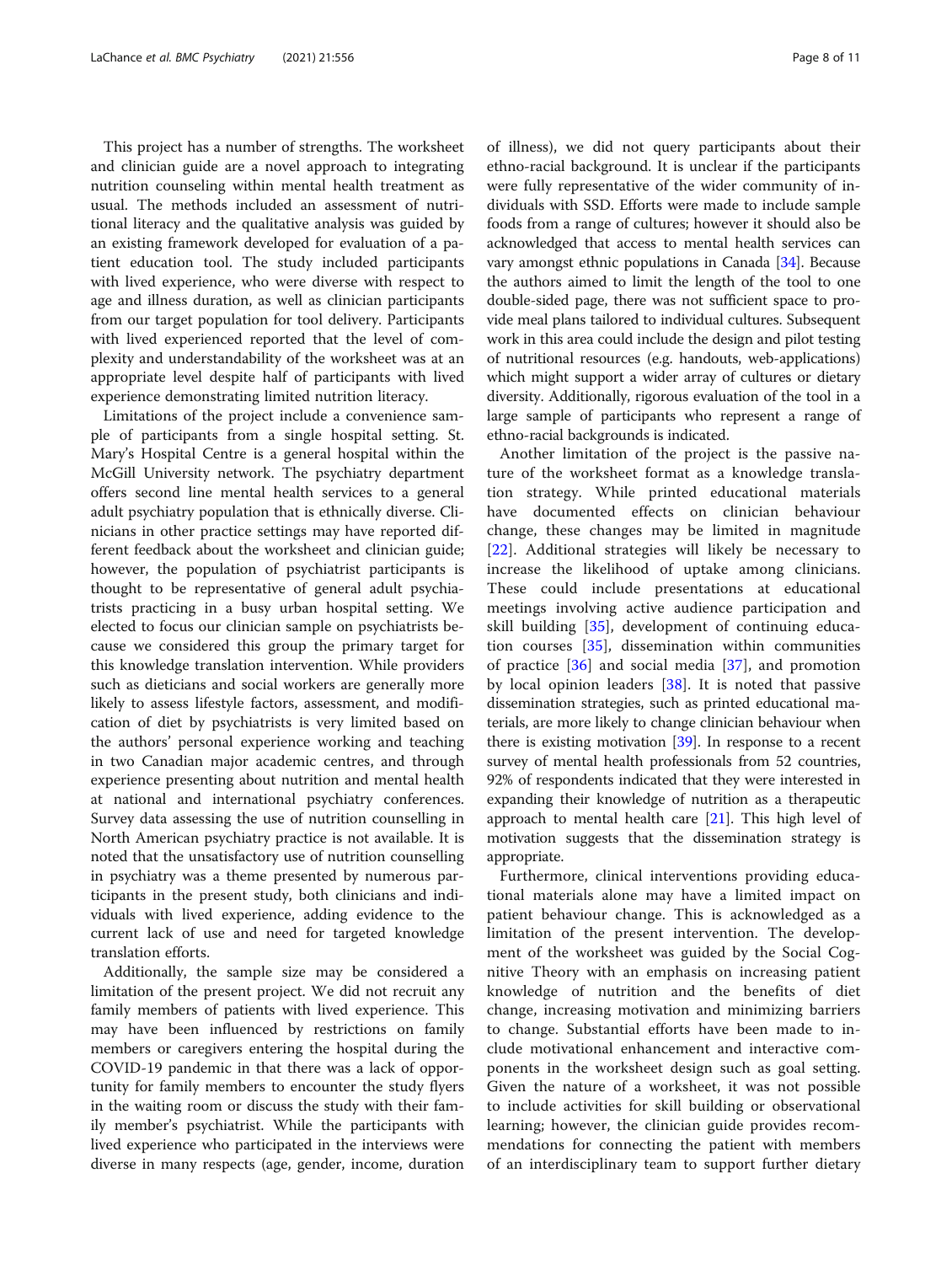<span id="page-8-0"></span>intervention and acquisition of the relevant skills and resources. For example, a nutrition professional such as a dietician, nutritionist, or a naturopath, could provide patients with more individualized dietary recommendations and address gaps in skills. Social workers could facilitate increased access to healthy foods via food banks, government programs or other community resources. Occupational therapists could support patients in making dietary changes by working in a behavioural activation, cognitive adaptation, or goalsetting framework. Overall, mental health professionals, such as our study population - psychiatrists, are well-trained in supporting behaviour change but nutritional training is lacking [\[21](#page-9-0)]. Future work with other mental health care providers to introduce, modify, or implement the tool may be valuable. The present worksheet and clinician guide are meant to provide some initial education and guidance to increase mental health professionals' confidence and competence in the delivery of dietary interventions as part of a treatment plan for individuals with psychotic disorders.

The worksheet and clinician guide are not meant to replace consultation with a nutrition professional but rather to help facilitate an initial dietary intervention within the patient's established clinical relationship with a mental health professional. Doctors are uniquely positioned to influence public perception about the importance of lifestyle factors. For instance, even very brief interventions involving a simple series of questions delivered by MDs have demonstrated efficacy on smoking cessation rates [[40\]](#page-10-0). This finding has led to widespread education about smoking cessation in medical school through concepts such as the "5 A's" strategy for smoking cessation [[41\]](#page-10-0). The simple act of engaging with patients about the important role that food plays in mental health, within the context of usual care, reinforces the importance of dietary change in this population. One patient interaction at a time, clinicians can start to shift norms in this area in a way that is in line with the increasing awareness of the importance of nutrition for health and need for nutritional education and counselling, within psychiatry and the broader medical field [\[9](#page-9-0), [42](#page-10-0), [43\]](#page-10-0). Future studies could evaluate the impact of this clinical worksheet on clinician and patient attitudes, knowledge, and behaviour related to nutrition counselling in the context of mental health care provision or tailor the design to the unique needs of different ethno-racial populations.

### Conclusions

This publication presents an evidence-based worksheet and clinician guide to support mental health

professionals to engage patients with severe mental illness in basic dietary counseling. A feedback process involving practicing psychiatrists and individuals with lived experience of psychosis was undertaken; many constructive comments resulted in meaningful revisions and improvements to the design and content. All participants provided positive comments, recognized a need for research in this area and were satisfied with the final version. Further research on this worksheet is warranted, including evaluation with a larger sample size.

#### Abbreviations

SSD: Schizophrenia spectrum disorders

#### Supplementary Information

The online version contains supplementary material available at [https://doi.](https://doi.org/10.1186/s12888-021-03575-7) [org/10.1186/s12888-021-03575-7.](https://doi.org/10.1186/s12888-021-03575-7)

Additional file 1. Supplementary file 1: Eating well for mental health, draft worksheet.

Additional file 2. Supplementary file 2: Eating well for mental health, revised worksheet.

Additional file 3. Supplementary file 3: Revised clinician quide for Eating well for mental health worksheet.

#### Acknowledgements

We would like to thank Julia Zander for her work on the design of the worksheet and clinician guide and Valentina Cardozo for assistance with data analysis.

#### Authors' contributions

LL, MA and KC conceived the project idea and developed the study protocol. LL and MA conducted the participant interviews. LL and MA analyzed the data and drafted the manuscript. All authors reviewed the final manuscript. All authors read and approved the final manuscript.

#### Author's information

LL: Psychiatrist and medical director of outpatient psychiatry at St. Mary's Hospital Centre, an academic hospital affiliated with McGill University. LL completed a research fellowship in the Social aetiology of mental illness (SAMI) at the Centre for Addiction and Mental Health (CAMH) in Toronto, Canada and a MSc in Psychiatry at McGill University, MSc candidate. MA: Naturopathic Doctor; Research Fellow at the Canadian College of Naturopathic Medicine; MSc Candidate at the University of Guelph, Human Health and Nutritional Sciences Department.

#### Funding

This project was funded by the Canadian CAM Research Fund. The funders did not play a role in the study design, conduct, data analysis, interpretation, or manuscript preparation.

#### Availability of data and materials

The datasets used and/or analyzed during the current study are available from the corresponding author on reasonable request.

#### **Declarations**

#### Ethics approval and consent to participate

This study was approved by The Research Ethics Boards of St. Mary's Hospital Centre (CIUSSS de l'ouest de l'ile de Montreal) and the Canadian College of Naturopathic Medicine. All participants provided informed consent prior to completing the interviews. All methods were carried out in accordance with relevant guidelines and regulations.

#### Consent for publication

N/A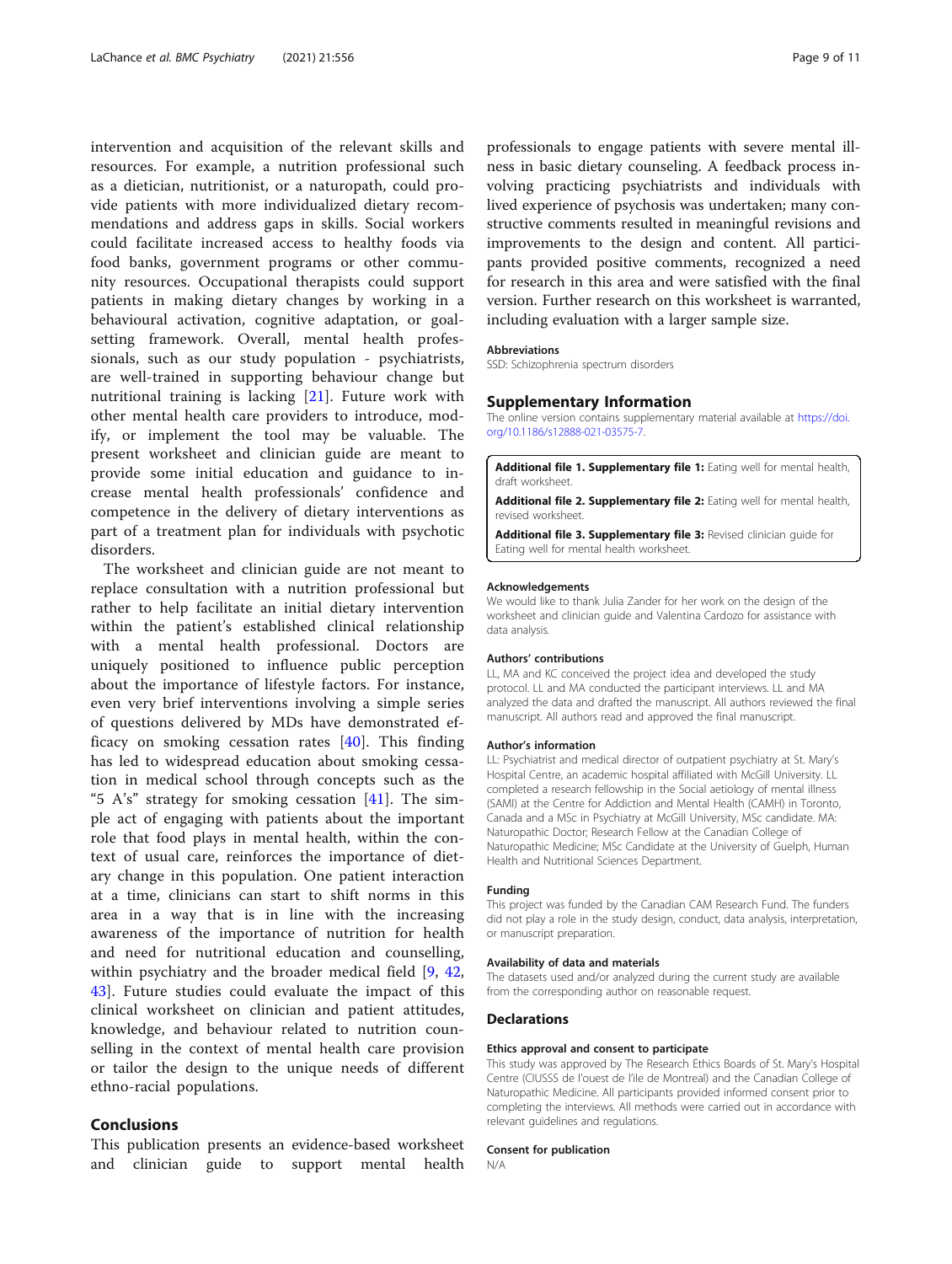### <span id="page-9-0"></span>Competing interests

The authors declare no competing interests.

#### Author details

<sup>1</sup>McGill University, Department of Psychiatry, Ludmer Research & Training Building, 1033 Pine Avenue West, Montreal, QC H3A 1A1, Canada. <sup>2</sup>St. Mary's Hospital Centre, 3830 Lacombe Avenue, Montreal, QC H3T 1M5, Canada. <sup>3</sup>Canadian College of Naturopathic Medicine, 1255 Sheppard Ave E, North York, ON M2K 1E2, Canada. <sup>4</sup>University of Technology Sydney, Ultimo, Australia. <sup>5</sup>Pacific College of Health Sciences, San Diego, USA. <sup>6</sup>National Centre for Naturopathic Medicine, Southern Cross University, Lismore, Australia.

#### Received: 15 June 2021 Accepted: 2 November 2021 Published online: 10 November 2021

#### References

- Gatov E, Rosella L, Chiu M, Kurdyak PA. Trends in standardized mortality among individuals with schizophrenia, 1993-2012: a population-based, repeated cross-sectional study. CMAJ. 2017;189(37):E1177–E87. [https://doi.](https://doi.org/10.1503/cmaj.161351) [org/10.1503/cmaj.161351](https://doi.org/10.1503/cmaj.161351).
- 2. Agarwal SM, Caravaggio F, Costa-Dookhan KA, Castellani L, Kowalchuk C, Asgariroozbehani R, et al. Brain insulin action in schizophrenia: something borrowed and something new. Neuropharmacology. 2019;163:107633. <https://doi.org/10.1016/j.neuropharm.2019.05.010>.
- 3. Pillinger T, McCutcheon RA, Vano L, Mizuno Y, Arumuham A, Hindley G, et al. Comparative effects of 18 antipsychotics on metabolic function in patients with schizophrenia, predictors of metabolic dysregulation, and association with psychopathology: a systematic review and network metaanalysis. Lancet Psychiatry. 2020;7(1):64–77. [https://doi.org/10.1016/S2215-03](https://doi.org/10.1016/S2215-0366(19)30416-X) [66\(19\)30416-X](https://doi.org/10.1016/S2215-0366(19)30416-X).
- 4. Correll CU, Robinson DG, Schooler NR, Brunette MF, Mueser KT, Rosenheck RA, et al. Cardiometabolic risk in patients with first-episode schizophrenia spectrum disorders: baseline results from the RAISE-ETP study. JAMA Psychiatry. 2014;71(12):1350–63. [https://doi.org/10.1001/jamapsychiatry.2](https://doi.org/10.1001/jamapsychiatry.2014.1314) [014.1314.](https://doi.org/10.1001/jamapsychiatry.2014.1314)
- 5. Stubbs B, Williams J, Gaughran F, Craig T. How sedentary are people with psychosis? A systematic review and meta-analysis. Schizophr Res. 2016; 171(1–3):103–9. <https://doi.org/10.1016/j.schres.2016.01.034>.
- Teasdale SB, Ward PB, Samaras K, Firth J, Stubbs B, Tripodi E, et al. Dietary intake of people with severe mental illness: systematic review and meta-analysis. Br J Psychiatry. 2019;214(5):251–9. [https://doi.org/1](https://doi.org/10.1192/bjp.2019.20) [0.1192/bjp.2019.20](https://doi.org/10.1192/bjp.2019.20).
- 7. Myles N, Newall HD, Curtis J, Nielssen O, Shiers D, Large M. Tobacco use before, at, and after first-episode psychosis: a systematic meta-analysis. J Clin Psychiatry. 2012;73(4):468–75. <https://doi.org/10.4088/JCP.11r07222>.
- Galderisi S, De Hert M, Del Prato S, Fagiolini A, Gorwood P, Leucht S, et al. Identification and management of cardiometabolic risk in subjects with schizophrenia spectrum disorders: a Delphi expert consensus study. Eur Psychiatry. 2021;64(1):e7. <https://doi.org/10.1192/j.eurpsy.2020.115>.
- 9. Sarris J, Logan AC, Akbaraly TN, Amminger GP, Balanza-Martinez V, Freeman MP, et al. Nutritional medicine as mainstream in psychiatry. Lancet Psychiatry. 2015;2(3):271–4. [https://doi.org/10.1016/S2215-0366\(14\)00051-0](https://doi.org/10.1016/S2215-0366(14)00051-0).
- 10. Molendijk M, Molero P, Ortuno Sanchez-Pedreno F, Van der Does W, Martinez-Gonzalez MA. Diet quality and depression risk: a systematic review and dose-response meta-analysis of prospective studies. J Affect Disord. 2018;226:346–54. [https://doi.org/10.1016/j.jad.2017.09.022.](https://doi.org/10.1016/j.jad.2017.09.022)
- 11. Dipasquale S, Pariante CM, Dazzan P, Aguglia E, McGuire P, Mondelli V. The dietary pattern of patients with schizophrenia: a systematic review. J Psychiatr Res. 2013;47(2):197–207. [https://doi.org/10.1016/j.jpsychires.2012.1](https://doi.org/10.1016/j.jpsychires.2012.10.005) [0.005.](https://doi.org/10.1016/j.jpsychires.2012.10.005)
- 12. Jacka FN, O'Neil A, Opie R, Itsiopoulos C, Cotton S, Mohebbi M, et al. A randomised controlled trial of dietary improvement for adults with major depression (the 'SMILES' trial). BMC Med. 2017;15(1):23. [https://doi.org/10.11](https://doi.org/10.1186/s12916-017-0791-y) [86/s12916-017-0791-y.](https://doi.org/10.1186/s12916-017-0791-y)
- 13. Aucoin M, LaChance L, Cooley K, Kidd S. Diet and psychosis: a scoping review. Neuropsychobiology. 2018;79(1):1–23. [https://doi.org/10.1159/0004](https://doi.org/10.1159/000493399) [93399.](https://doi.org/10.1159/000493399)
- 14. Eaton CB, Goodwin MA, Stange KC. Direct observation of nutrition counseling in community family practice. Am J Prev Med. 2002;23(3):174–9. [https://doi.org/10.1016/S0749-3797\(02\)00494-4.](https://doi.org/10.1016/S0749-3797(02)00494-4)
- 15. De Hert M, Detraux J, van Winkel R, Yu W, Correll CU. Metabolic and cardiovascular adverse effects associated with antipsychotic drugs. Nat Rev Endocrinol. 2011;8(2):114–26. <https://doi.org/10.1038/nrendo.2011.156>.
- 16. McMorris T, Sweet G Jr, Sullivan CJ, Washington NB, Brahm N. A design and focus group evaluation of dietary choices tools for an underserved population. Ment Health Clin. 2016;6(2):101–8. [https://doi.org/10.9740/mhc.2](https://doi.org/10.9740/mhc.2016.03.101) [016.03.101](https://doi.org/10.9740/mhc.2016.03.101).
- 17. Arnett DK, Blumenthal RS, Albert MA, Buroker AB, Goldberger ZD, Hahn EJ, et al. 2019 ACC/AHA guideline on the primary prevention of cardiovascular disease: a report of the American College of Cardiology/American Heart Association task force on clinical practice guidelines. J Am Coll Cardiol. 2019;74(10):e177–232. [https://doi.org/10.1016/j.jacc.2019.03.010.](https://doi.org/10.1016/j.jacc.2019.03.010)
- 18. Sarris J. Nutritional psychiatry: from concept to the clinic. Drugs. 2019;79(9): 929–34. <https://doi.org/10.1007/s40265-019-01134-9>.
- 19. Teasdale SB, Morkl S, Muller-Stierlin A. Nutritional psychiatry in the treatment of psychotic disorders: Current hypotheses and research challenges. Brain Behav Immun Health. 2020;5:100070.
- 20. Baute V, Sampath-Kumar R, Nelson S, Basil B. Nutrition education for the health-care provider improves patient outcomes. Glob Adv Health Med. 2018;7:2164956118795995. [https://doi.org/10.1177/2164956118795995.](https://doi.org/10.1177/2164956118795995)
- 21. Morkl S, Stell L, Buhai DV, Schweinzer M, Wagner-Skacel J, Vajda C, et al. 'An Apple a Day'?: Psychiatrists, Psychologists and Psychotherapists Report Poor Literacy for Nutritional Medicine: International Survey Spanning 52 Countries. Nutrients. 2021;13(3):822.
- 22. Giguere A, Zomahoun HTV, Carmichael PH, Uwizeye CB, Legare F, Grimshaw JM, et al. Printed educational materials: effects on professional practice and healthcare outcomes. Cochrane Database Syst Rev. 2020;8(8):CD004398. [https://doi.org/10.1002/14651858.CD004398.pub4.](https://doi.org/10.1002/14651858.CD004398.pub4)
- 23. Government of Canada. Eating well with Canada's food guide 2019. [Available from: <https://foodguide.canada.ca/en/>. Accessed 8 Nov 2021.
- 24. Fishbein M, Yzer MC. Using theory to design effective health behavior interventions. Commun Theory. 2003;13(2):164–83. [https://doi.org/10.1111/](https://doi.org/10.1111/j.1468-2885.2003.tb00287.x) [j.1468-2885.2003.tb00287.x](https://doi.org/10.1111/j.1468-2885.2003.tb00287.x).
- 25. El-Mallakh P. Doing my best: poverty and self-care among individuals with schizophrenia and diabetes mellitus. Arch Psychiatr Nurs. 2007;21(1):49–60. <https://doi.org/10.1016/j.apnu.2006.10.004>.
- 26. Hand RK, Medrow L, Brown K. Developing and assessing nutrition education handouts (DANEH): testing the validity and reliability of the new tool. J Acad Nutr Diet. 2015;115(5):816–23. <https://doi.org/10.1016/j.jand.2015.01.010>.
- 27. Papadaki A, Scott JA. Process evaluation of an innovative healthy eating website promoting the Mediterranean diet. Health Educ Res. 2006;21(2): 206–18. [https://doi.org/10.1093/her/cyh057.](https://doi.org/10.1093/her/cyh057)
- 28. Teasdale SB, Ward PB, Rosenbaum S, Watkins A, Curtis J, Kalucy M, et al. A nutrition intervention is effective in improving dietary components linked to cardiometabolic risk in youth with first-episode psychosis. Br J Nutr. 2016; 115(11):1987–93. <https://doi.org/10.1017/S0007114516001033>.
- 29. Bonfioli E, Berti L, Goss C, Muraro F, Burti L. Health promotion lifestyle interventions for weight management in psychosis: a systematic review and meta-analysis of randomised controlled trials. BMC Psychiatry. 2012;12(1):78. [https://doi.org/10.1186/1471-244X-12-78.](https://doi.org/10.1186/1471-244X-12-78)
- 30. Teasdale SB, Samaras K, Wade T, Jarman R, Ward PB. A review of the nutritional challenges experienced by people living with severe mental illness: a role for dietitians in addressing physical health gaps. J Hum Nutr Diet. 2017;30(5):545–53. <https://doi.org/10.1111/jhn.12473>.
- 31. Malterud K, Siersma VD, Guassora AD. Sample size in qualitative interview studies: guided by information power. Qual Health Res. 2016;26(13):1753–60. [https://doi.org/10.1177/1049732315617444.](https://doi.org/10.1177/1049732315617444)
- 32. Weiss BD, Mays MZ, Martz W, Castro KM, DeWalt DA, Pignone MP, et al. Quick assessment of literacy in primary care: the newest vital sign. Ann Fam Med. 2005;3(6):514–22. [https://doi.org/10.1370/afm.405.](https://doi.org/10.1370/afm.405)
- 33. Lenz M, Kasper J, Muhlhauser I. Development of a patient decision aid for prevention of myocardial infarction in type 2 diabetes - rationale, design and pilot testing. Psycho-Soc-Med. 2009;6:Doc05.
- 34. Chiu M, Amartey A, Wang X, Kurdyak P. Ethnic differences in mental health status and service utilization: a population-based study in Ontario. Canada Can J Psychiatry. 2018;63(7):481–91. [https://doi.org/10.1177/0706743717741](https://doi.org/10.1177/0706743717741061) [061.](https://doi.org/10.1177/0706743717741061)
- 35. Forsetlund L, Bjorndal A, Rashidian A, Jamtvedt G, O'Brien MA, Wolf F, et al. Continuing education meetings and workshops: effects on professional practice and health care outcomes. Cochrane Database Syst Rev. 2009;2: CD003030. [https://doi.org/10.1002/14651858.CD003030.pub2.](https://doi.org/10.1002/14651858.CD003030.pub2)